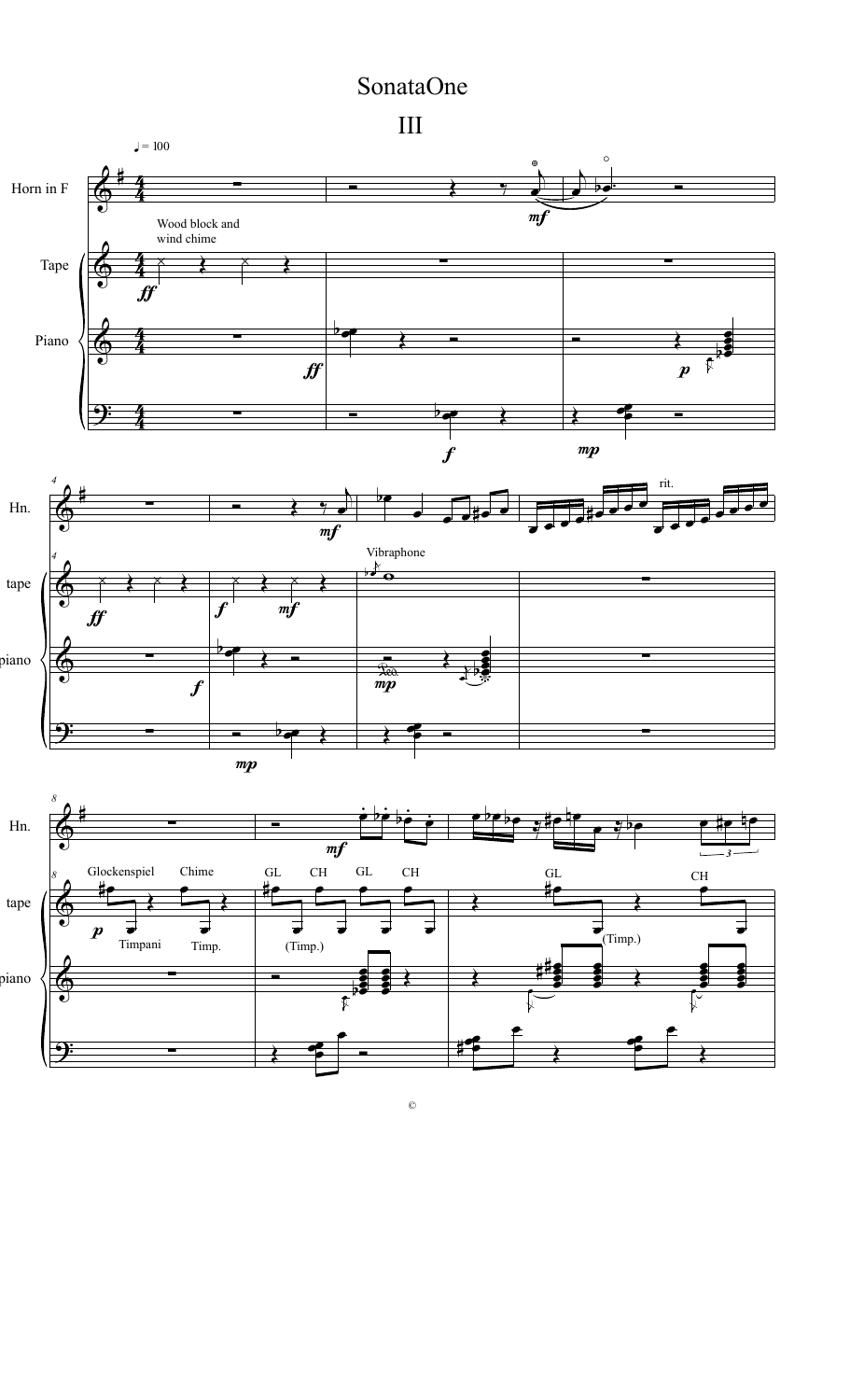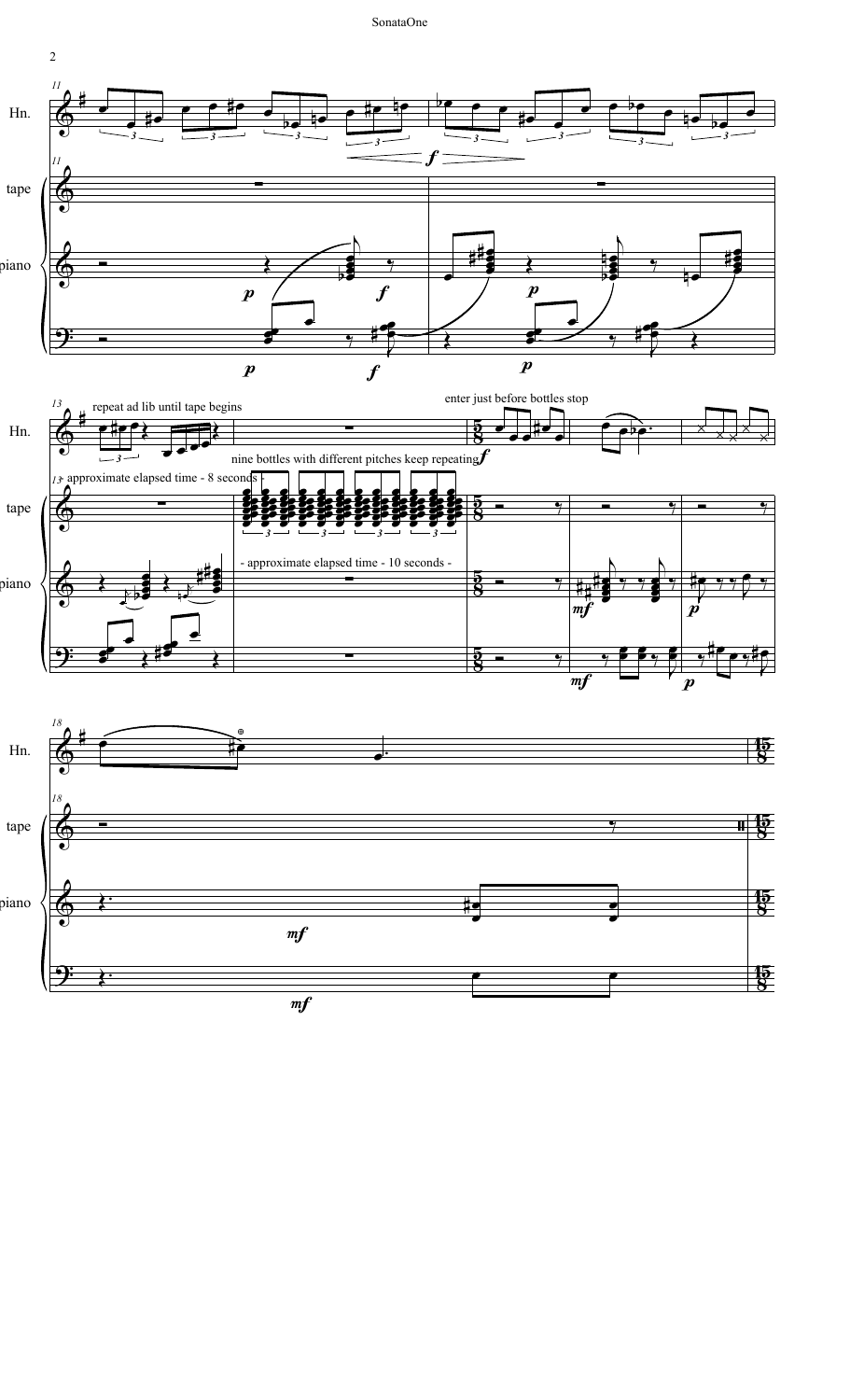piano + horn: ad lib by playing this measure with variable speed



3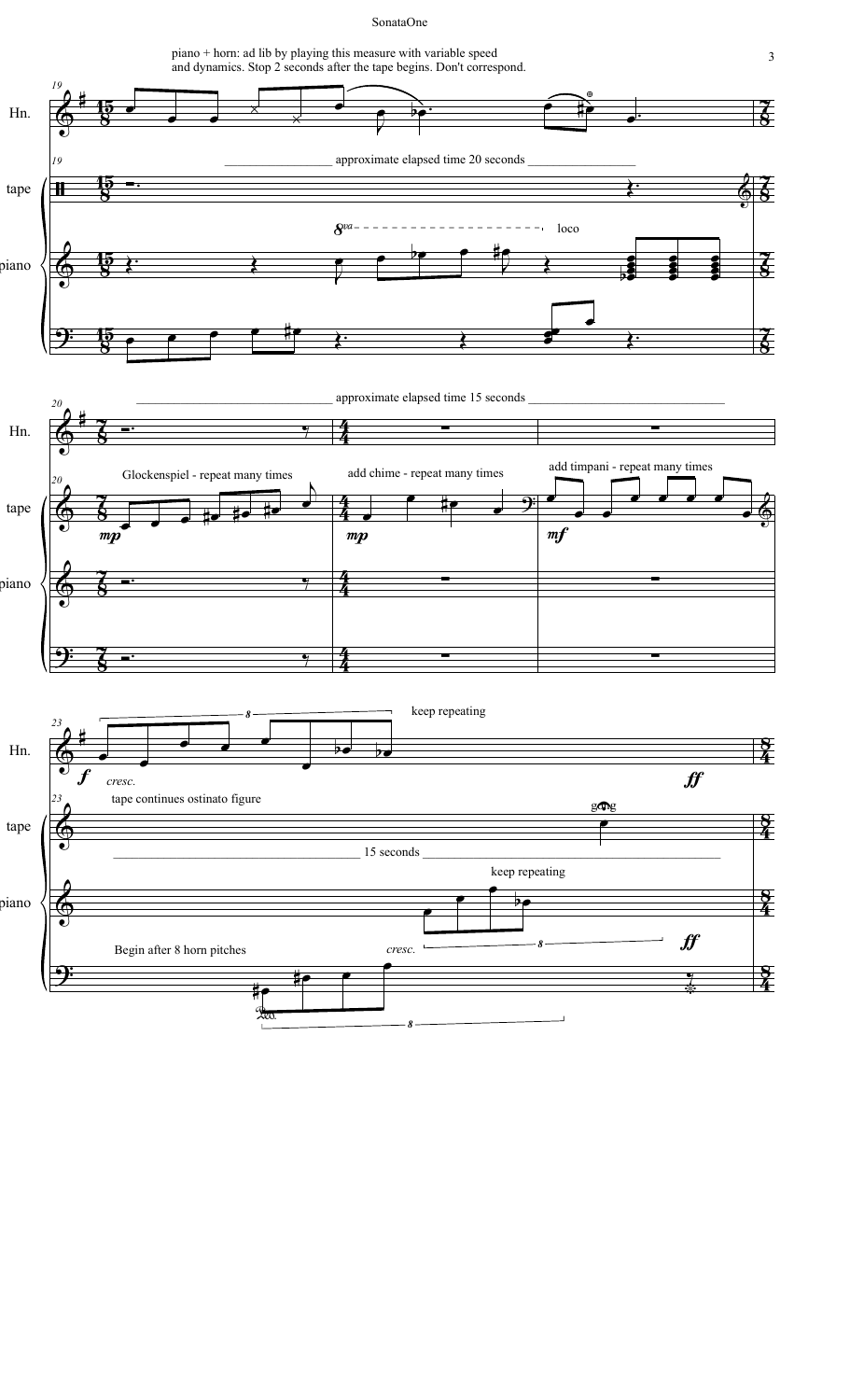